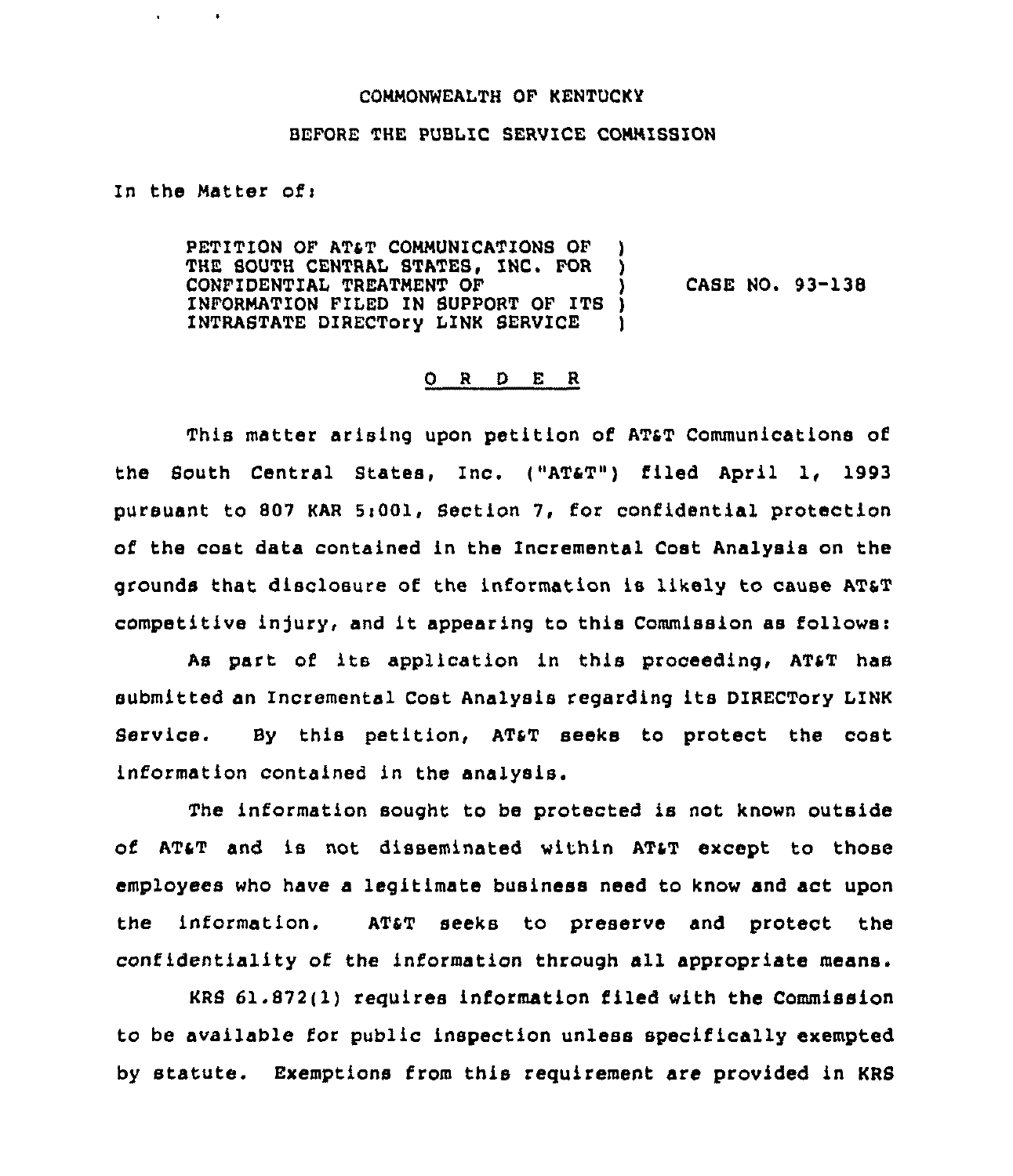61.878(1). That section of the statute exempts 11 categories of information. One category exempted in subparagraph (c) of that section is commercial information confidentially disclosed to the Commission. To qualify for that exemption, it must be established that disclosure of the information is likely to cause substantial competitive harm to the party from whom the information was obtained. To satisfy this test, the party claiming confidentiality must demonstrate actual competition and a likelihood of substantial competitive injury if the information is disclosed. Competitive injury occurs when disclosure of the information gives competitors an unfair business advantage.

The disclosure of the incremental cost information for this service would allow AT&T's competitors to learn valuable pricing information that could be used in the product development, pricing, and marketing focuses of their competing services. Therefore, disclosure of the information is likely to cause ATST competitive injury and the information should be protected as confidential.

This Commission being otherwise sufficiently advised,

IT IS ORDERED that the cost data contained in the Incremental Cost Analysis, which ATaT has petitioned be withheld from public disclosure, shall be held and retained by this Commission as confidential and shall not be open for public inspection.

 $-2-$